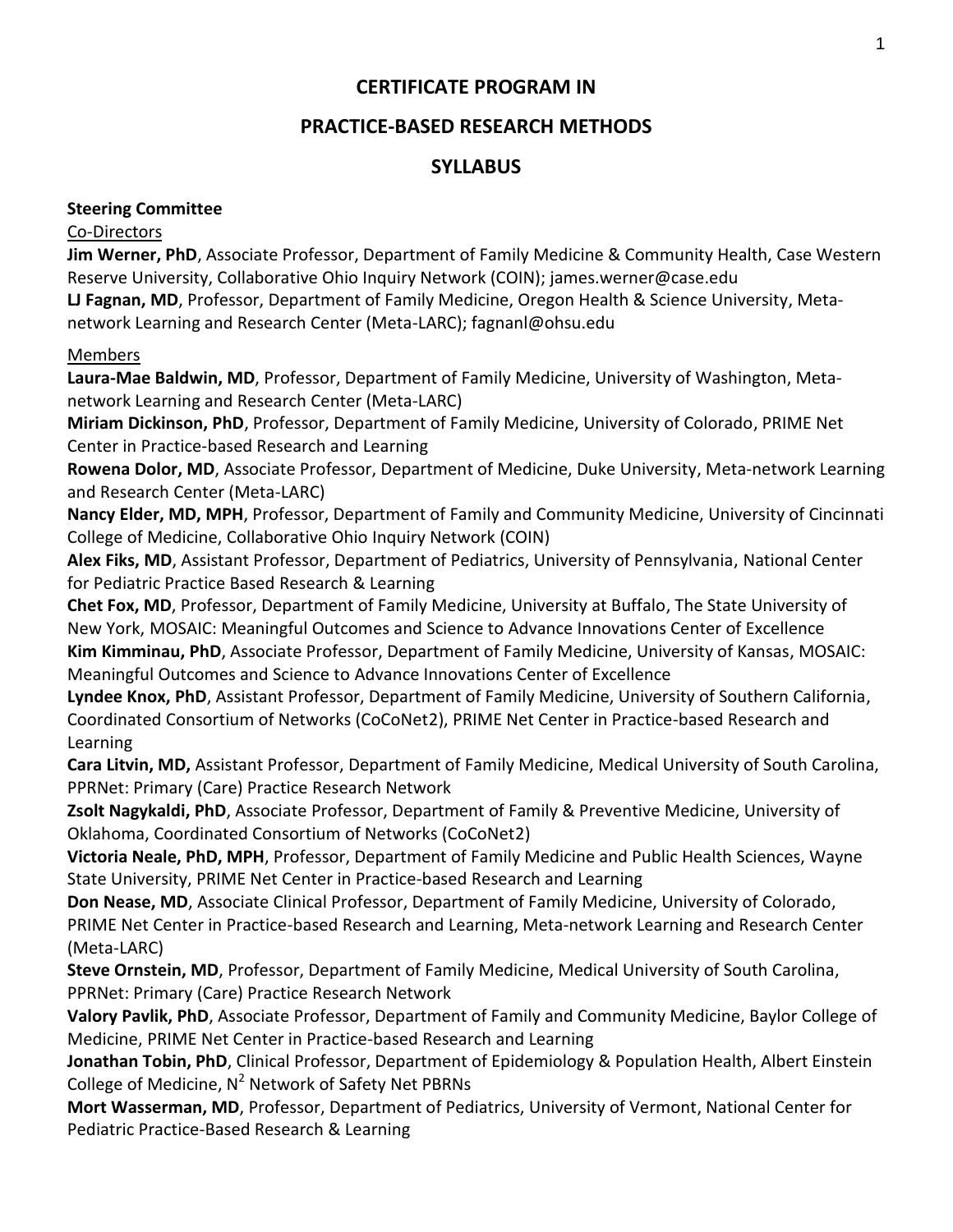**Andrea Wessell, PharmD**, Research Associate Professor, Department of Family Medicine, Medical University of South Carolina, PPRNet: Primary (Care) Practice Research Network **Randy Wexler, MD, MPH**, Associate Professor, Department of Family Medicine, Ohio State University, Collaborative Ohio Inquiry Network (COIN)

#### **Learning Objectives**

After completion of the program, learners will be able to:

- 1) Apply methods of practice-based research network development to initiate new PBRNs and strengthen existing networks.
- 2) Describe the range of research questions that fit within PBRN settings, and provide examples of studies that play to the strengths of PBRNs.
- 3) Describe how PBRN research topics and questions can be elicited from PBRN members, patients, and other community stakeholders.
- 4) Conceptualize the changing landscape of PBRN research and describe approaches for expanding research from practices to patients and communities.
- 5) Engage PBRN members, network leaders, and patients in a collaborative process to develop a study concept.
- 6) Apply one or more research designs in the development of a PBRN study concept paper and Specific Aims.
- 7) Explain how electronic health record data and large administrative data sets can be effectively used to answer questions in PBRNs.
- 8) Describe sampling methods used in PBRN research, explain common threats to validity in PBRN studies, and discuss the rationale for nested analyses and outline the steps involved.
- 9) Apply principles, methods, and tools for quality improvement research within primary care PBRNs.
- 10) Explain human subject protection issues that are relevant to PBRN research and describe effective methods for addressing IRB and HIPAA issues. Explain the typical processes and timelines in IRB review for practice-based research protocols.
- 11) Understand PBRN research in the contexts of implementation science and the translational science continuum.
- 12) Describe the range of strategies that can be used to disseminate PBRN research findings, and cite examples of PBRN dissemination strategies.

#### **Program Summary**

A practice-based research network (PBRN) is a group of ambulatory practices devoted principally to the primary care of patients and affiliated in their mission to investigate questions related to community-based practice and to improve the quality of primary care. PBRNs draw on the experience and insight of practicing clinicians to identify and frame research questions whose answers can improve the practice of primary care. By linking these questions with rigorous methods, PBRNs produce research and quality improvement findings that are relevant to clinicians and readily translated into everyday practice.

The Certificate Program in Practice-Based Research Methods seeks to develop a new generation of independent investigators within the PBRN community. The program will provide training in concepts, skills, and methods for conducting practice-based research and building PBRNs. It will use three primary learning modalities: 1) Participation in training seminars taught by PBRN experts; 2) Development and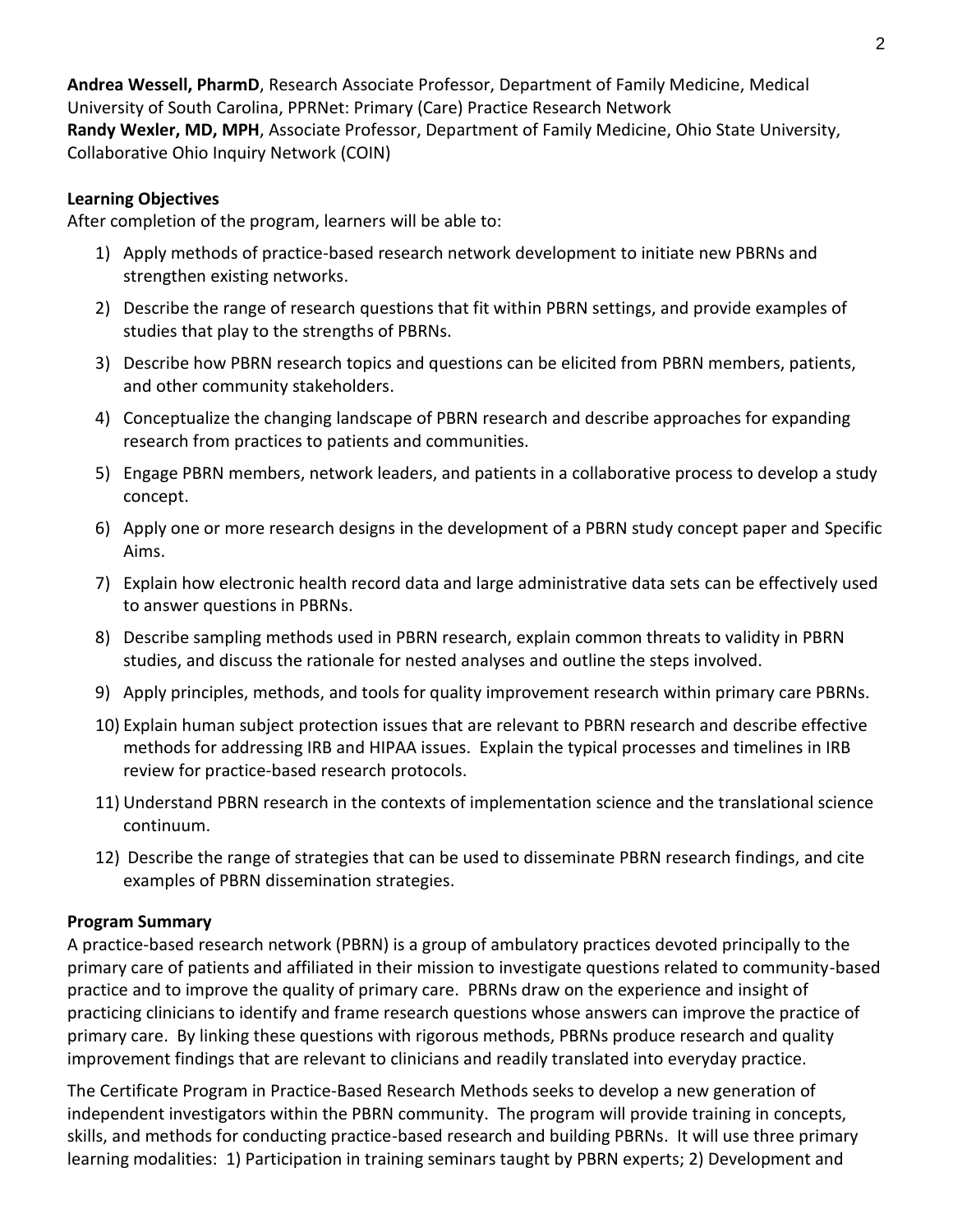presentation of a research concept paper for a PBRN study; and 3) Development and presentation of a refined Specific Aims section.

Training Seminars will take place approximately monthly and will be held via internet-based webinars. PBRN content experts will lead each Training Seminar. The presentation portion of the Training Seminars may be open to the larger PBRN community, including individuals who are not seeking to earn the program's certificate. `

Each fellow will have one or more experienced local mentors. Fellows may have additional mentors who are not local, if desired.

Fellows will consult with PBRN members, leaders, patients and other stakeholders in the development of a research concept paper, under the guidance of their mentor(s).

In order to build skills in developing grant proposals for PBRN research, each fellow will build upon his or her concept paper by writing and refining a Specific Aims section for a research proposal designed to be implemented in a PBRN.

The Certificate Program will be approximately ten months in duration and will culminate with a Convocation of fellows and mentors that will precede the NAPCRG PBRN Conference in Bethesda, MD in June 2016. Fellows will present their concept papers and Specific Aims at the Convocation, where they will receive constructive input from members of the Steering Committee, program mentors, and other fellows.

## **Program Structure**

## Oversight

The Steering Committee will oversee and guide the program. Members of the committee will hold an orientation webinar with fellows and mentors at the start of the program to explain the program's structure, objectives, and the responsibilities of fellows and mentors. Thereafter, conference calls will be held with individual fellows and their mentors during months 3, 6, and 9 to assess the fellow's progress towards achieving learning objectives. Members of the Steering Committee will review each fellow's Learning Plan; each plan must be approved by the committee. Members of the committee will determine at the end of the program whether individual fellows have met the qualification standards required to be awarded the program's certificate.

## Fellows

The Certificate program seeks to recruit individuals who aspire to become independent PBRN research investigators. Ideal candidates include individuals with research career development awards (K-awardees, T- awardees, etc.) who want to gain exposure and skills in PBRN methods. Others may not have a career development award but are seeking to develop into an independent investigator. Finally, others may be established research investigators who want to gain exposure to PBRNs.

Applicants should meet the following criteria to be eligible to participate in the Certificate Program in Practice-Based Research Methods:

- 1) Aspire to become an independent PBRN research investigator, or be an independent investigator who wants to obtain training and experience in PBRNs.
- 2) Hold a doctoral degree (MD, PhD, EdD, PharmD, PsyD, DNP, etc).
- 3) Hold a faculty position with a university or non-profit research institution.

## *Anticipated Time Commitment*

It is expected that fellows will devote approximately 4-6 hours/month to fellowship activities during the ten-month long program.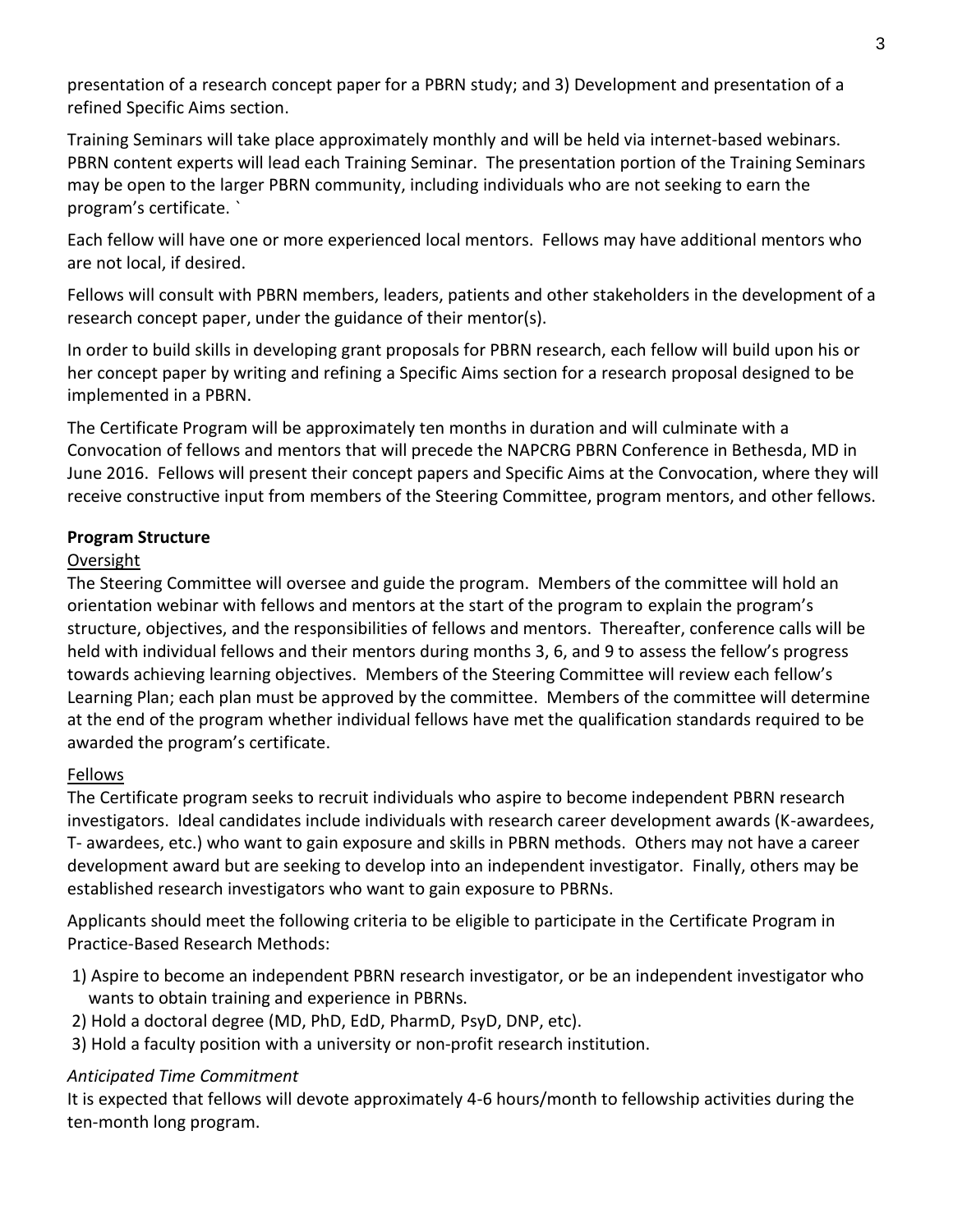#### Application Process

Applicants should complete the steps below to apply to the program:

- 1) Provide your current CV.
- 2) Provide a brief statement describing your interest in the program (one page maximum).
- 3) A letter of recommendation on the fellow's behalf should be submitted by the PI of an AHRQ-supported P30 PBRN Center of Excellence in Practice-based Research and Learning. The letter should also be signed by one or more experienced PBRN investigators who have agreed to mentor the fellow during the tenmonth long program.

Application materials should be sent to the program's coordinator, Amanda Ross, at [ajr67@case.edu.](mailto:ajr67@case.edu) The deadline for applications is September 20, 2015.

#### **Mentors**

One or more local mentors will guide and support each fellow through the course of the program. Mentors should be experienced PBRN investigators who have served as principal investigator on one or more research grants from NIH or AHRQ. Additional mentors can be located at other sites. Mentors will guide the fellow in developing the concept paper, Specific Aims, and the Learning Plan.

Mentors should attend the first training seminar (orientation) and are welcome to attend all of the remaining training seminars. One or more mentors for each fellow are required to participate in scheduled calls with the Steering Committee (during months 3, 6, and 9) and attend the program Convocation that will precede the NAPCRG PBRN Conference in June 2016.

#### *Anticipated Time Commitment*

It is anticipated that mentors will devote approximately 1-2 hours/month to mentoring their fellow during the ten month fellowship period.

## Training Seminars

The program will hold thirteen 90-minute webinar-based Training Seminars over the ten month program period. An orientation webinar for fellows and mentors will be held a few days before the initial webinar on PBRN content. Each PBRN seminar will be led by a topic expert (see schedule below) who will present during the first 40 minutes of each seminar. A discussion will take place with the presenter during the subsequent 30 minutes, during which a designated fellow will pose discussion questions prepared in advance. Fellows will provide brief updates on their concept papers and Specific Aims during the final 20 minutes.

Training Seminars will be held from 12:00-1:30pm Eastern time on the 3<sup>rd</sup> Thursday of each month except during the months of February and April when they will be held on both the 1<sup>st</sup> and 3<sup>rd</sup> Thursdays of the month.

## Individual Video Profile

Fellows may not have the opportunity to meet one another until they attend the Convocation at the end of the program. During the first few weeks of the program, fellows should post informal 3-5 minute videos introducing themselves, describing their professional backgrounds, and discussing their research interests. Fellows should view all of the videos in order to become familiar with others in the training cohort.

#### Concept Paper

Each fellow will develop and write a concept paper for a PBRN research study on a topic of significant professional interest. The fellow will develop the concept paper in close consultation with key stakeholders that may include PBRN leaders, network members, and patients. Mentors should guide fellows through this process. The concept paper should be widely distributed within the PBRN or P30 Center in order to obtain feedback about the study concept and its implementation. The fellow will use this input to refine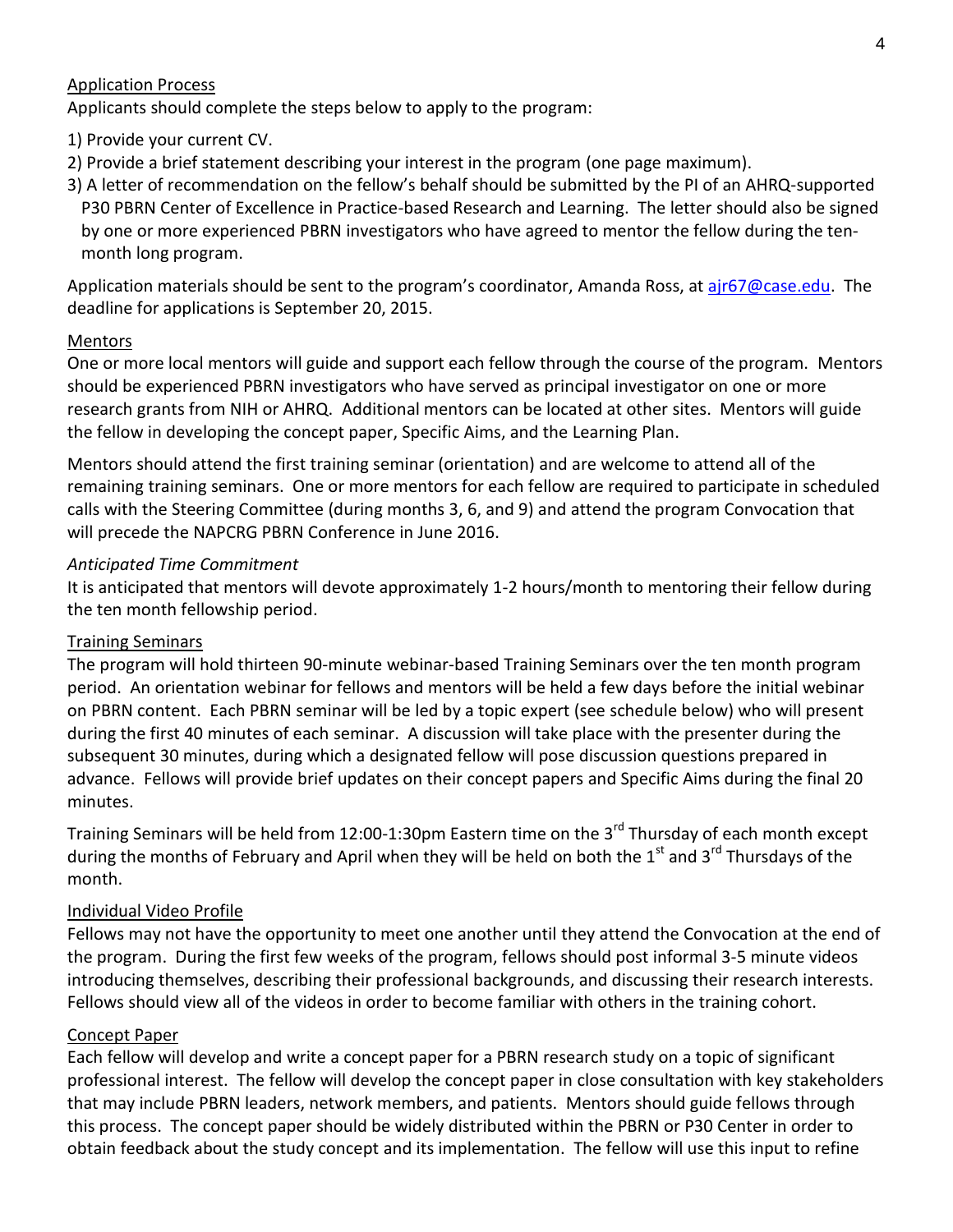the concept paper and inform the development of the Specific Aims. Guidelines for writing the concept paper will be provided. Fellows will present their concept papers at the program's Convocation in June, 2016.

#### Specific Aims

Building upon the concept paper, each fellow will write a Specific Aims section for an NIH/AHRQ research proposal for a study designed to be implemented within a PBRN. Mentors will be instrumental in providing guidance, and the aims should be iteratively refined. Guidelines will be provided. Fellows will present their Specific Aims at the program's Convocation in June, 2016.

#### Learning Plans

Each fellow will develop and maintain a Learning Plan in collaboration with his or her mentor that specifies his or her individual learning goals, objectives, and timelines for task completion. Review and approval of Learning Plans by the Steering Committee members from the fellow's sponsoring P30. The Learning Plan template is provided in the Appendix.

#### Program Culmination and Convocation

Fellows will present their concept papers and Specific Aims at the Convocation of fellows, mentors, and Steering Committee members held in conjunction with the NAPCRG PBRN Conference in Bethesda, MD in June 2016. Program certificates will be awarded at the Convocation.

## **Qualification for the Certificate**

Fellows must meet the following criteria in order to earn the *Certificate of Practice-Based Research Methods*:

- 1. Actively participating in the entirety of at least 80% of webinar-based Training Seminars.
- 2. Posting a descriptive video profile during the first 2 weeks of the program.
- 3. Preparing and asking effective discussion questions during training seminars, as assigned.
- 4. Completing and presenting a concept paper at the Convocation, per guidelines provided.
- 5. Completing and presenting a Specific Aims section at the Convocation, per guidelines provided.
- 6. Developing and achieving an approved Learning Plan.

## **Program Administration**

The program's coordinator will be Amanda Ross of COIN (ajr67@case.edu). Learning management software will be used to distribute materials and facilitate learning. CourseSites by BlackBoard is the online system that will be used by the program. Instructions for using CourseSites will be provided.

## **Readings**

The program has one required text that can be downloaded at no cost (see the link below). Additional readings will be available on CourseSites whenever permitted by copyright; otherwise, articles should be obtained through a library system. The reading list is provided at the end of this syllabus.

Required:

Neale, AV, et al. *PBRN Research Good Practices (PRGP)*. September 2014. Free download available at:<http://www.napcrg.org/PBRNResearchGoodPractice>

## **Lecturers**

(list all lecturers when confirmed)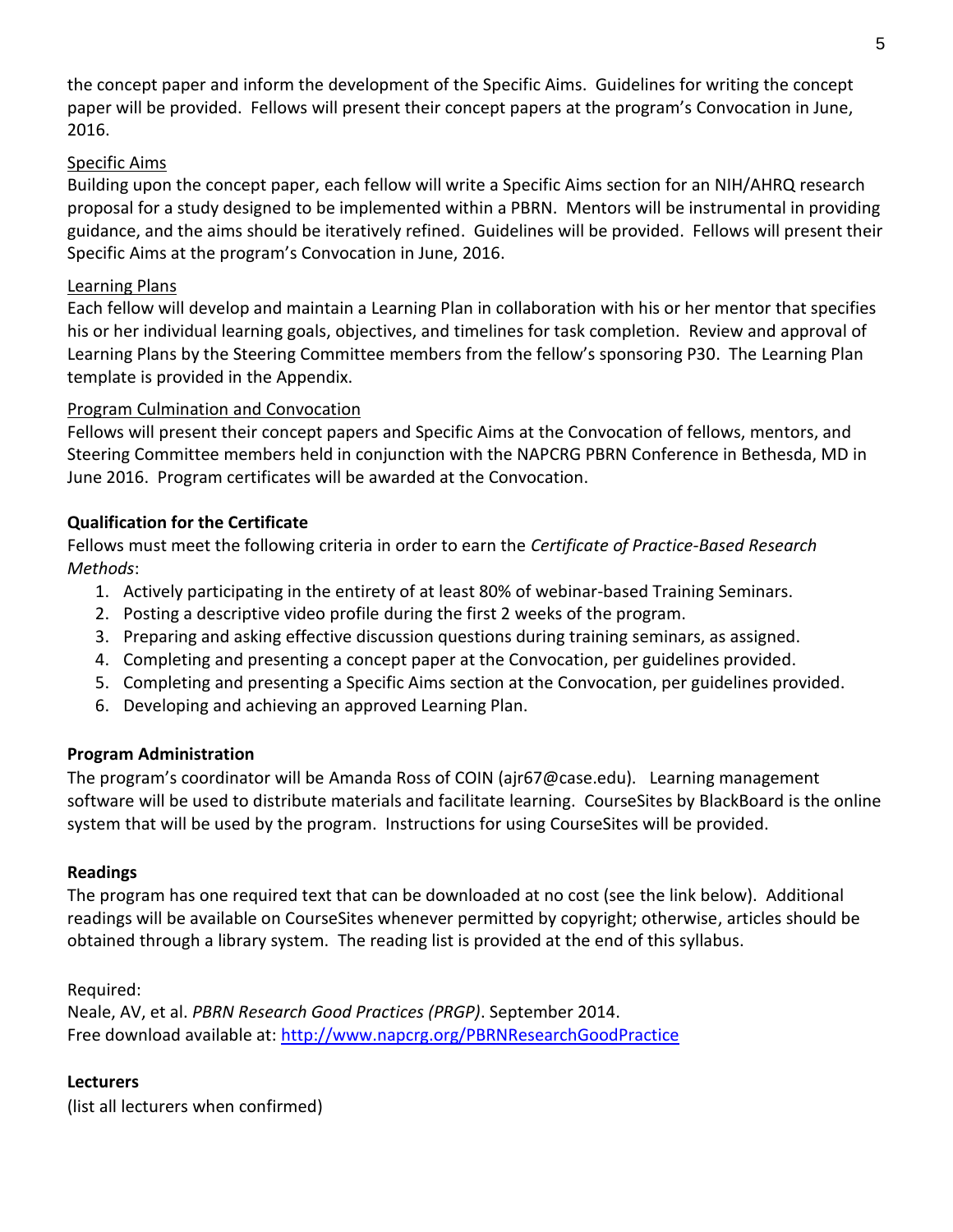# **CERTIFICATE PROGRAM IN PRACTICE-BASED RESEARCH METHODS**

# **SCHEDULE OF WEBINAR-BASED TRAINING SEMINARS 12:00-1:30PM EASTERN TIME**

| <b>Week</b>             | <b>Title</b>                                                                                                                        | Leaders/                                                  | <b>Topics</b>                                                                                                        | <b>Readings</b>                                                   |
|-------------------------|-------------------------------------------------------------------------------------------------------------------------------------|-----------------------------------------------------------|----------------------------------------------------------------------------------------------------------------------|-------------------------------------------------------------------|
| Date                    |                                                                                                                                     | <b>Lecturers</b>                                          |                                                                                                                      |                                                                   |
| $\mathbf{1}$<br>9/22/15 | Program orientation for Members of<br>fellows & mentors                                                                             | Steering<br>Committee                                     | Program goals,<br>structure, timeline,<br>deliverables,<br>Q & A                                                     | Syllabus                                                          |
| 2<br>9/24/15            | Introduction and theory Kurt Stange<br>of Practice-Based<br><b>Research Networks</b><br>(PBRNs)                                     |                                                           | Reflective, inquiring<br>practice<br>Types of networks &<br>examples<br>Success & failure in<br>practice-based       | 2, 5, 6, 7, 8, 9, 11, 13<br>23,25,27<br>2,5,13,27,31<br>2,6,27,31 |
|                         |                                                                                                                                     |                                                           | research                                                                                                             |                                                                   |
| $\overline{\mathbf{3}}$ | PBRN development and<br>10/15/15 maintenance<br>Use of practice<br>facilitators                                                     | Zsolt Nagykaldi<br>Lyndee Knox                            | Enrollment methods;<br><b>Network</b><br>infrastructure;<br>Representativeness;<br><b>Changing PBRN</b><br>landscape | 3,26,36<br>3,17,26<br>1, 3, 4, 14, 24, 28, 30                     |
| 4                       | Recruitment and<br>$11/19/15$ engagement of<br>clinicians, practices,<br>patients, & healthcare<br>systems<br>The Card Study Method | LJ Fagnan<br><b>Melinda Davis</b><br><b>Jack Westfall</b> | Recruitment &<br>engagement<br>methods;<br>Bottom-up research                                                        |                                                                   |
| 5<br>12/17/15 PBRNs     | Participatory research in Lyndee Knox<br><b>Patient Centered</b><br><b>Outcomes Research</b>                                        | Don Nease                                                 | Participatory<br>approaches;<br>Patient engagement<br>& PCOR                                                         | 31, 32, 41, 42                                                    |
| 6                       | Research using<br>1/21/16 electronic health<br>records & big data                                                                   | <b>Wilson Pace</b><br><b>Alex Krist</b>                   | <b>DARTNet Institute</b>                                                                                             |                                                                   |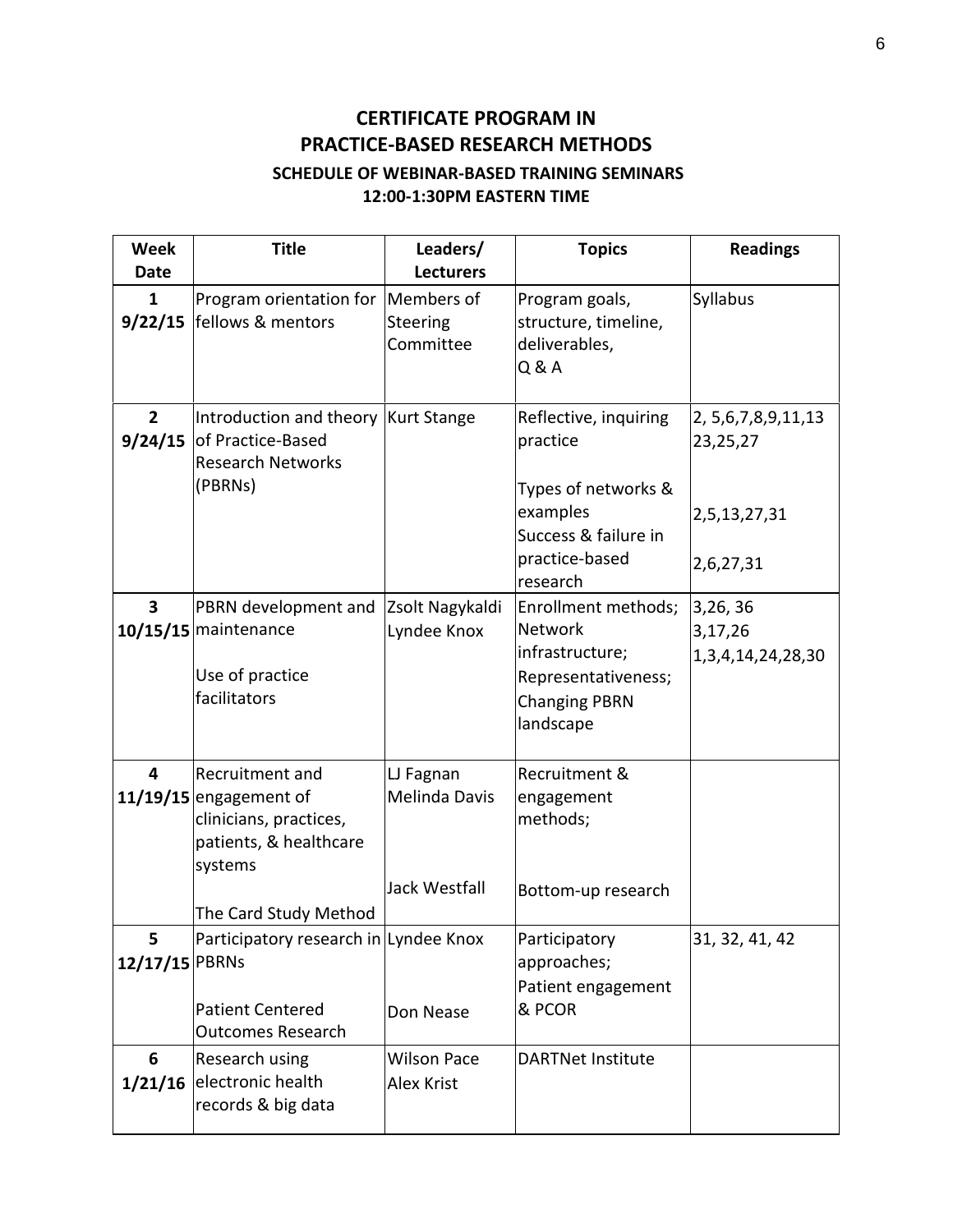| 7<br>2/4/16   | Sampling and nested<br>analyses in PBRNs                                                | Miriam<br>Dickinson<br>or<br>Steve Zyzanski         | Biostatistical methods 33, 34, 35, 39                                                  |                   |
|---------------|-----------------------------------------------------------------------------------------|-----------------------------------------------------|----------------------------------------------------------------------------------------|-------------------|
| 8<br>2/18/16  | <b>Qualitative methods</b><br>and multimethod<br>research methods in<br>PBRN research   | Sue Flocke                                          | Qualitative & mixed<br>methods PBRN<br>research                                        | 1, 22, 23, 34, 35 |
| 9<br>3/17/16  | Quality improvement<br>research<br>Alliances and methods<br>for practice<br>improvement | <b>Chet Fox</b><br>Zsolt Nagykaldi<br>Mike Parchman | Linking quality<br>improvement &<br>clinical research                                  | 40                |
| 10<br>4/7/16  | Translational research in Steve Woolf<br>PBRNs<br>Linking research to<br>policy         |                                                     |                                                                                        |                   |
| 11<br>4/21/16 | Human subjects<br>protection and data<br>privacy in PBRN<br>research                    | Leslie Wolf<br>Debbie Graham                        | IRB, HIPAA;<br><b>Ethical and practical</b><br>issues                                  | 1,25,38, 39, 43   |
| 12<br>5/19/16 | Writing PBRN research<br>for publication<br>Methods of research<br>dissemination        | Victoria Neale                                      | Writing, review, and<br>publication process                                            | Handout           |
| 13<br>6/16/16 | Obtaining funding for<br>PBRN research                                                  | Rowena Dolor                                        | NIH, AHRQ, other<br>federal agencies,<br>foundations,<br>professional<br>organizations | 46                |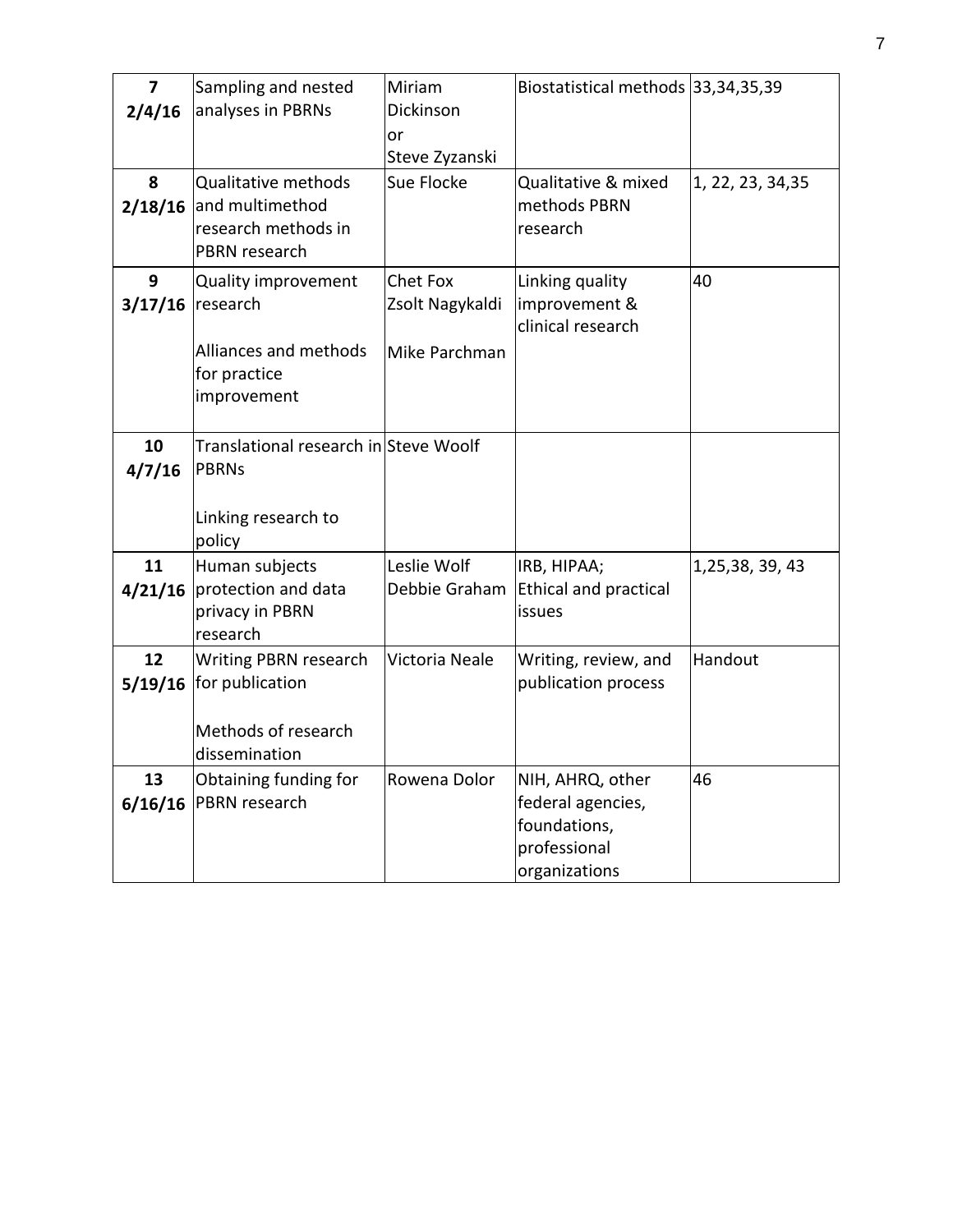#### **READING LIST**

- 1. Task Force to Enhance Family Practice Research. *Methods for Practice-Based Research Networks: Challenges and Opportunities*. Leawood, Kansas: American Academy of Family Physicians; 2003.
- 2. Task Force to Enhance Family Practice Research. *Practice-Based Research Networks in the 21st Century: The Pearls of Research*. Leawood, Kansas: American Academy of Family Physicians; 1999.
- 3. Nutting PA. *Methods and Procedures for Practice-Based Research.* (in preparation). Washington, DC: Agency for Healthcare Research and Quality; 2004.
- 4. Nutting PA, Baier M, Werner JJ, Cutter G, Reed FM, Orzano AJ. Practice patterns of family physicians in practice-based research networks: a report from ASPN. Ambulatory Sentinel Practice Network. *J Am Board Fam Pract.* 1999;12:278-284.
- 5. Nutting PA, Stange KC. Practice-based research: The opportunity to create a learning discipline. In: Rakel RE, ed. *The Textbook of Family Practice*; 2002.
- 6. Nutting PA. Practice-based research: laboratories for outcomes and effectiveness research. Paper presented at: AHCPR Conference Proceedings. Primary Care Research: Theory and Methods, 1991; Washington, D.C.
- 7. Nutting P, Green L. Practice-based research networks: reuniting practice and research around the problems most of the people have most of the time. *J Fam Pract.* 1994;38:335-336.
- 8. Nutting P. Practice-based research networks: building the infrastructure of primary care research. *J Fam Pract.* 1996;42:199-203.
- 9. Nutting P. *Community-Oriented Primary Care: From Principals to Practice.* Washington, DC: U.S. Government Printing Office; 1987. DHHS Publication No. HRS-A-PE 86-1 (Available from the University of New Mexico Press).
- 10. Thomas P, Griffiths F, Kai J, O'Dwyer A. Networks for research in primary health care. *BMJ.*  2001;322:588-590.
- 11. Thomas P, While A. Increasing research capacity and changing the culture of primary care towards reflective inquiring practice: the experience of the West London Research Network (WeLReN). *J Interprofessional Care.* 2001;15:133-139.
- 12. Green LA, Fryer GE, Yawn BP, Lanier D, Dovey SM. The ecology of medical care revisited. *N Engl J Med.*  2001;344(2021-2025).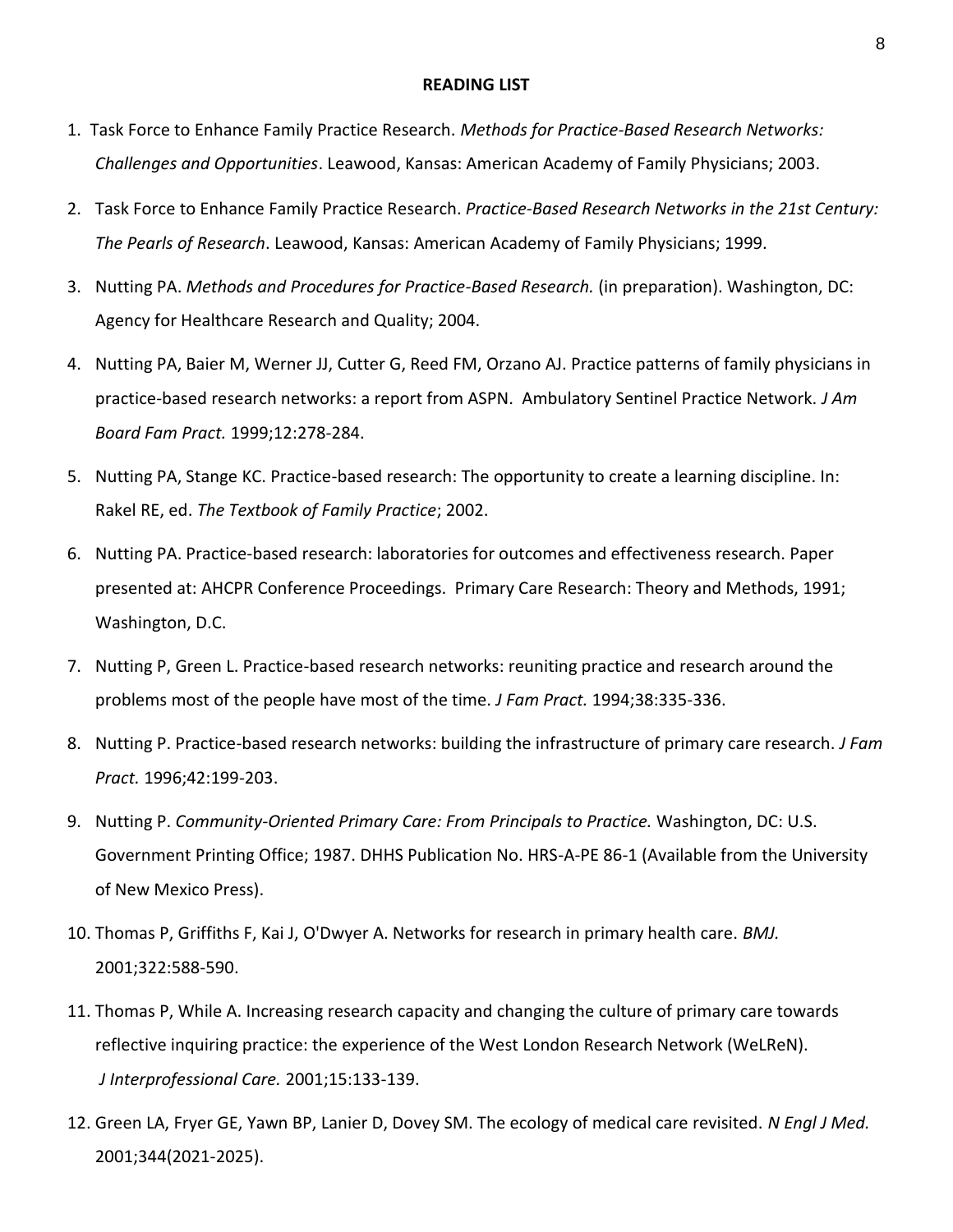- 13. Green LA, Dovey SM. Practice based primary care research networks. They work and are ready for full development and support. *BMJ.* 2001;322:567-568.
- 14. Green LA, Miller RS, Reed FM, Iverson DC, Barley GE. How representative of typical practice are practice-based research networks? A report from the Ambulatory Sentinel Practice Network (ASPN). *Arch Fam Med.* 1993;2:939-949.
- 15. Green L, LJ L. Notions about networks: Primary care practices in pursuit of improved primary care. In: Mayfield J, ML G, eds. *Primary Care Research: An Agenda for the 90s*. U.S. Department of Health and Human Services, Public Health Service: Agency for Health Care Policy and Research; 1990:125-132.
- 16. Green L. The weekly return as a practical instrument for data collection in office-based research: a report from ASPN. *Fam Med.* 1988;20:185-188.
- 17. Green L, Niebauer L, Miller R, Lutz L. An analysis of reasons for discontinuing participation in a practicebased research network. *Fam Med.* 1991;23:447-449.
- 18. Green L, Nutting P. Family physicians as researchers in their own practices. *J Am Board Fam Pract.*  1994;7:261-263.
- 19. Green LA, Reed FM, Miller RS, Iverson DC. Verification of data reported by practices for a study of spontaneous abortion. *Fam Med.* 1988;20:189-191.
- 20. Talia AF, Stange KC, McDaniel RR, Aita VA, Crabtree BF. Understanding organizational designs of primary care practices. *J Healthcare Manage.* 2003;48:45-59.
- 21. Stange KC, Zyzanski SJ, Smith TF, et al. How valid are medical records and patient questionnaires for physician profiling and health services research? A comparison with direct observation of patient visits. *Med Care.* 1998;36:851-867.
- 22. Stange KC, Miller WL, Crabtree BF, O'Connor PJ, Zyzanski SJ. Multimethod research: approaches for integrating qualitative and quantitative methods. *J Gen Intern Med.* 1994;9:278-282.
- 23. Stange KC, Miller WL, McWhinney IR. Developing the knowledge base of family practice. *Fam Med.*  2001;33(4):286-297.
- 24. Stange KC. Practice-based research networks: Their current level of validity, generalizability, and potential for wider application. *Arch Fam Med.* 1993;2:921-923.
- 25. Wolf LE, Croughan M, Lo B. The challenges of IRB review and human subjects protections in practicebased research. *Med Care.* 2002;40:521-529.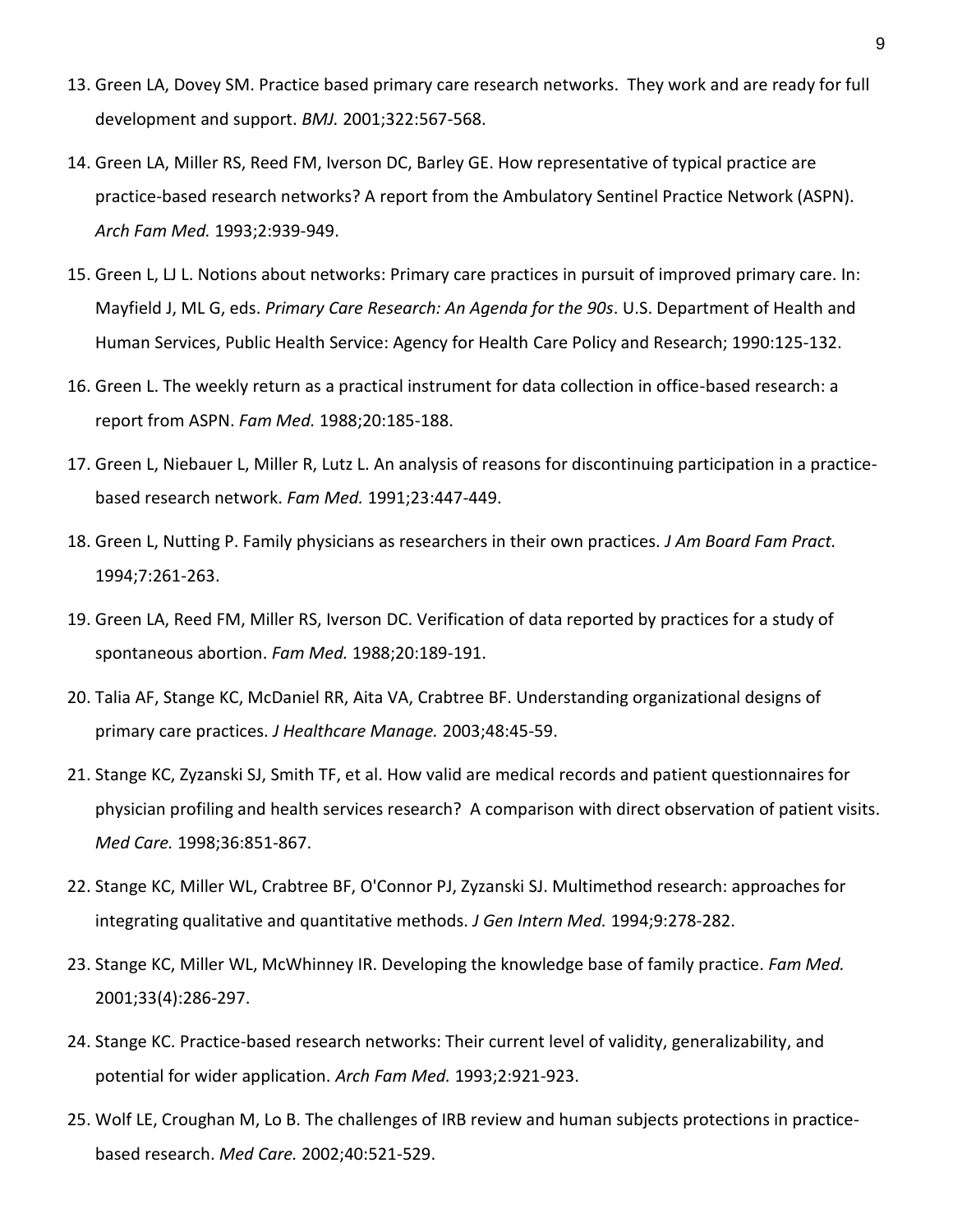- 26. Niebauer L, Nutting P. Practice-based research networks: the view from the office. *J Fam Pract.*  1994;38:409-414.
- 27. Hickner J. Practice-based network research. In: Bass M, Dunn E, Norton P, Stewart M, Tudiver F, eds. *Conducting Research in the Practice Setting.* Vol 5. Newbury Park, California: Sage Publications, Inc; 1993:126-139.
- 28. Gilchrist V, Miller R, Gillanders W, et al. Does family practice at residency teaching sites reflect community practice? *J Fam Pract.* 1993;37(6):555-563.
- 29. Gilchrist VJ, Stange KC, McCord G, Bourget CC, Flocke SA. A comparison of the National Ambulatory Medical Care Survey (NAMCS) measurement approach with direct observation of outpatient visits. *Med Care.* 2004;(in press).
- 30. Christoffel K, Binns H, Stockman J, et al. Practice-based research: opportunities and obstacles. *Pediatrics.* 1988;82:399-406.
- 31. Macaulay AC, Commanda LE, Freeman WL, et al. Participatory research maximises community and lay involvement. *BMJ.* 1999;319:774-778.
- 32. Crabtree BF, Miller WL, eds. *Doing Qualitative Research*. Thousand Oaks: Sage; 1999.
- 33. Bass MJ, Dunn EV, Norton PG, Stewart M, Tudiver F, eds. *Conducting Research in the Practice Setting*. Newbury Park, California: Sage Publications; 1993.
- 34. Hox J. *Multilevel Analysis: Techniques and Applications*. Mahwah, New Jersey: Lawrence Erlbaum Associates, Publishers; 2002.
- 35. Donner A, Klar N. *Design and Analysis of Cluster Randomization Trials in Health Research*. New York: Oxford University Press; 2000.
- 36. Wotman S, Lalumandier J, Nelson S, Stange K. Implications for dental education of a dental schoolinitiated practice research network. *J Dent Educ.* Aug 2001;65(8):751-759.
- 37. Schön DA. *Educating the reflective practitioner: Toward a new design for teaching and learning in the professions*. New York, NY: Jossey- Bass Publishers; 1990.
- 38. Office for Civil Rights (OCR) Department of Health and Human Services (HHS). Protecting Personal Health Information in Research: Understanding the HIPPA Privacy Rule. Available at: http://privacyruleandresearch.nih.gov/. Accessed 1/26/04.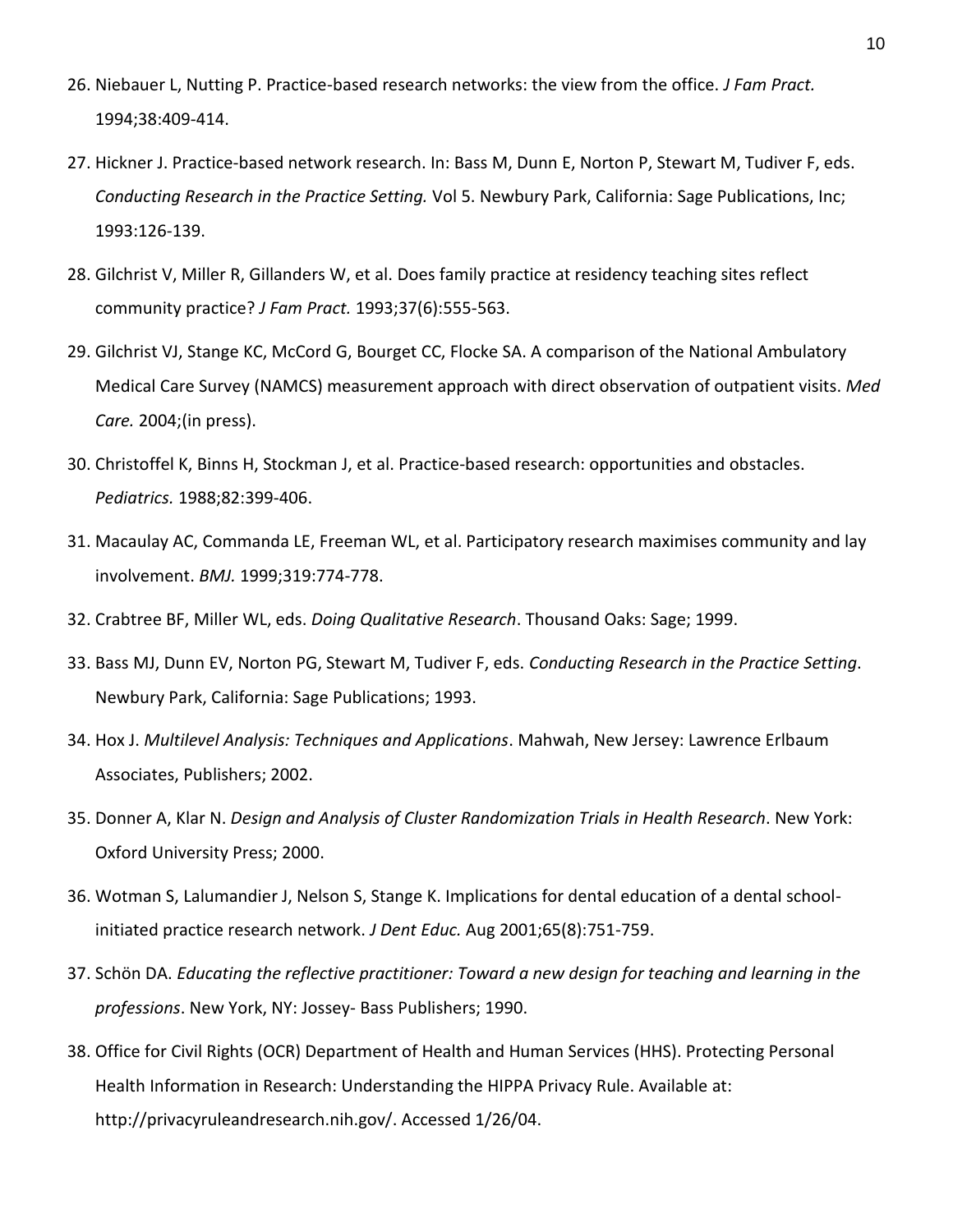- 39. *Primary Care Practice-Based Research Networks*. Fact Sheet, June 2001. AHRQ Publication No. 01-P020. Agency for Healthcare Research and Quality, Rockville, MD. http://www.ahrq.gov/research/pbrnfact.htm
- 40. Mold JW, Peterson KA. Primary Care Practice-Based Research Networks: Working at the Interface Between Research and Quality Improvement. *Ann Fam Med.* May 1, 2005 2005;3(suppl\_1):S12-20.
- 41. [Westfall J,](http://www.ncbi.nlm.nih.gov/sites/entrez?Db=pubmed&Cmd=Search&Term=%22Westfall%20J%22%5BAuthor%5D&itool=EntrezSystem2.PEntrez.Pubmed.Pubmed_ResultsPanel.Pubmed_RVAbstractPlusDrugs1) [Stevenson J;](http://www.ncbi.nlm.nih.gov/sites/entrez?Db=pubmed&Cmd=Search&Term=%22Stevenson%20J%22%5BAuthor%5D&itool=EntrezSystem2.PEntrez.Pubmed.Pubmed_ResultsPanel.Pubmed_RVAbstractPlusDrugs1) [North American Primary Care Research Group.](http://www.ncbi.nlm.nih.gov/sites/entrez?Db=pubmed&Cmd=Search&Term=%22North%20American%20Primary%20Care%20Research%20Group%22%5BCorporate%20Author%5D&itool=EntrezSystem2.PEntrez.Pubmed.Pubmed_ResultsPanel.Pubmed_RVAbstractPlusDrugs1) A guided tour of communitybased participatory research: an annotated bibliography. *[Ann Fam Med.](javascript:AL_get(this,%20)* 2007 Mar-Apr;5(2):185-6.
- 42. Macaulay AC, Nutting PA. Moving the Frontiers Forward: Incorporating Community-Based Participatory Research Into Practice-Based Research Networks. *Ann. Fam. Med,* Jan 2006; 4: 4 - 7.
- 43. Pace WD, Staton EW, Holcomb S. Practice-Based Research Network Studies in the Age of HIPAA**.** *Ann. Fam. Med*, May 2005; 3: S38 - S45.
- 44. [Nagykaldi Z, Mold JW, Robinson A, Niebauer L, Ford A.](http://www.ncbi.nlm.nih.gov/pubmed/16951300?ordinalpos=10&itool=EntrezSystem2.PEntrez.Pubmed.Pubmed_ResultsPanel.Pubmed_RVDocSum) Practice facilitators and practice-based research networks. *J Am Board Fam Med*. 2006 Sep-Oct;19(5):506-10. Review.
- 45. [Nagykaldi Z, Mold JW, Aspy CB.](http://www.ncbi.nlm.nih.gov/pubmed/16145629?ordinalpos=17&itool=EntrezSystem2.PEntrez.Pubmed.Pubmed_ResultsPanel.Pubmed_RVDocSum) Practice facilitators: a review of the literature. *Fam Med.* 2005 Sep;37(8):581-8. Review.
- 46. [Westfall JM,](http://www.ncbi.nlm.nih.gov/sites/entrez?Db=pubmed&Cmd=Search&Term=%22Westfall%20JM%22%5BAuthor%5D&itool=EntrezSystem2.PEntrez.Pubmed.Pubmed_ResultsPanel.Pubmed_RVAbstractPlusDrugs1) [Mold J,](http://www.ncbi.nlm.nih.gov/sites/entrez?Db=pubmed&Cmd=Search&Term=%22Mold%20J%22%5BAuthor%5D&itool=EntrezSystem2.PEntrez.Pubmed.Pubmed_ResultsPanel.Pubmed_RVAbstractPlusDrugs1) [Fagnan L.](http://www.ncbi.nlm.nih.gov/sites/entrez?Db=pubmed&Cmd=Search&Term=%22Fagnan%20L%22%5BAuthor%5D&itool=EntrezSystem2.PEntrez.Pubmed.Pubmed_ResultsPanel.Pubmed_RVAbstractPlusDrugs1) Practice-based research--"Blue Highways" on the NIH roadmap. *[JAMA.](javascript:AL_get(this,%20)* 2007 Jan 24;297(4):403-6.
- 47. Green LA, Hickner J. A short history of primary care practice-based research networks: From concept to essential research laboratories. Journal of American Board of Family Medicine 2006; 19: 1-10.
- 48. Nutting PA, Beasley JW, Werner JJ. Practice-based research networks answer primary care questions. *JAMA*, 1999; 281: 686 - 688